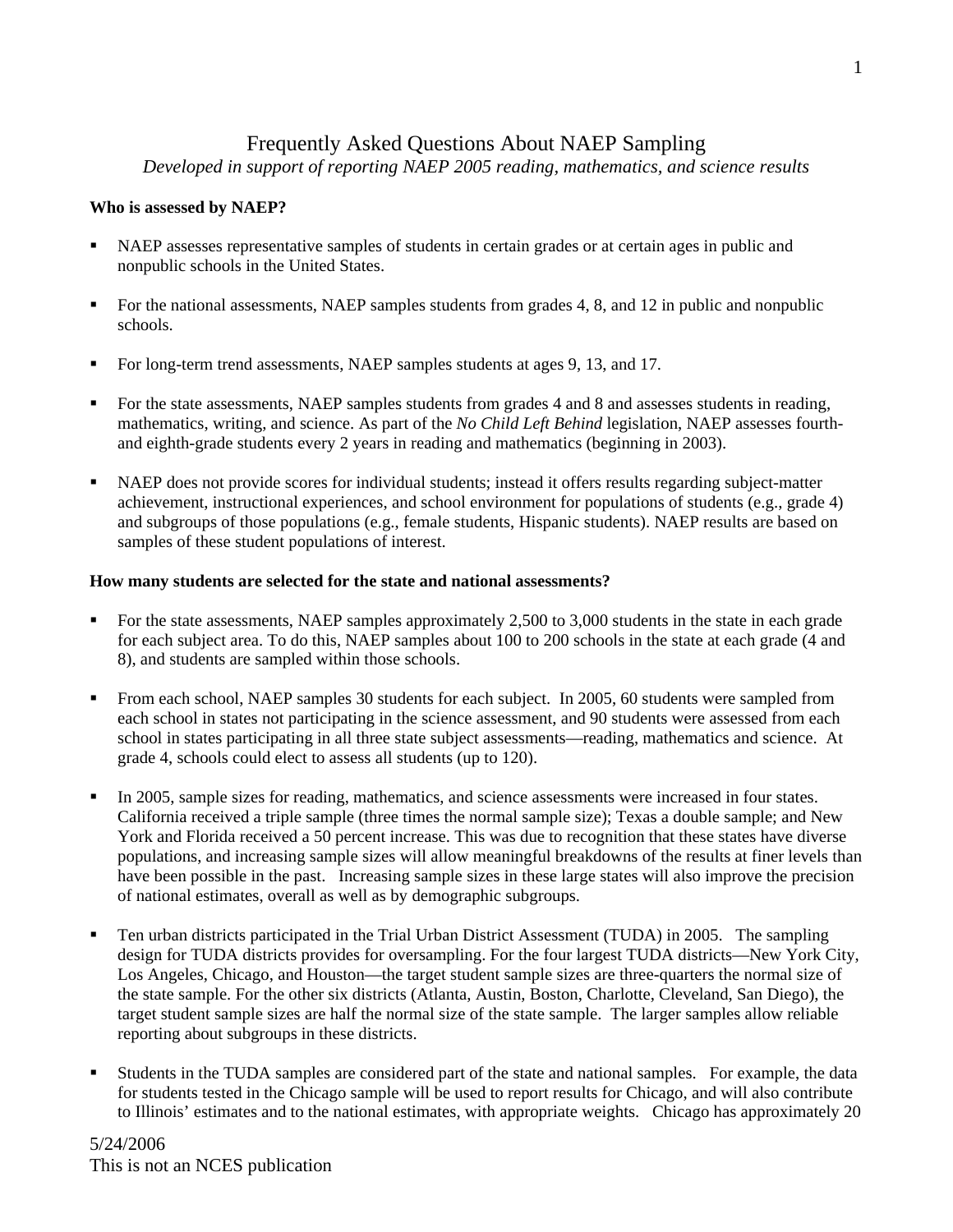percent of the students in Illinois, therefore Chicago will contribute 20 percent and the rest of the state will contribute 80 percent to Illinois' results.

- The national samples for the 2005 reading and mathematics assessments contain the combined sample of students assessed in reading and mathematics in each state. Beginning with the 2002 assessments, NAEP has selected a combined sample of public schools for state and national NAEP rather than selecting separate state and national samples. This approach reduces the burden on states and schools by decreasing the total number of schools participating in state and national NAEP. The full data set is analyzed together, allowing all data to contribute to the final results, and setting a single scale for the assessment and improving the reliability of the national estimates.
- The national sample for 2005 science consists of the combined sample of students assessed in each state that participated in the state science assessment, plus a sample of students from the states that did not participate in the state assessment. The following states did not participate in the science assessment: Alaska, Iowa, Kansas, Nebraska, New York (except New York City), Pennsylvania, and the District of Columbia. Including the state-specific samples of students in the national samples improves the reliability of the national estimate.
- The design of the 2005 national sample for science is similar to the design for 2002 (when only some states participated in the state-by-state assessment), whereas the 2005 national sample design for reading and mathematics is similar to the 2003 design (when all states participated in the state-by-state assessments).
- A separate, national sample of nonpublic schools is also selected for grades 4, 8, and 12. This sample is designed to produce national estimates and estimates for the major types of nonpublic schools (Catholic, Conservative Christian, and Lutheran).

#### **How does NAEP select the schools and the students for the assessments?**

- As the Nation's Report Card, NAEP must report accurate results for populations of students and subgroups of these students (e.g., minority students, students from low-income families). To ensure accurate results, the relatively small samples of students must be truly representative of the entire student population in the nation (for the national assessments) or the state (for the state assessments) or the district (for the TUDA assessments).
- NAEP uses a multistage sampling design that relies on stratification (i.e., classification into groups having similar characteristics) to choose samples of schools and student populations. To ensure an accurate representation of public schools, the samples are randomly selected from groups of schools that have been stratified by variables such as the extent of urbanization, percentage of minority enrollment, and school level results on state achievement tests. For national assessments not involving state-by-state samples, region of the country and median household income of the area where the school is located are also used. A similar approach is used for nonpublic schools, but using somewhat different characteristics.
- NAEP selects a representative sample of students by first randomly selecting schools and then selecting the students within those schools who will participate in a given NAEP assessment. Every school has some known chance of being selected for the sample. Within a selected school, all students within a participating grade have an equal chance of being selected. The probability of students and schools being selected into the sample varies based on factors such as grade, subject, public and nonpublic school status, and so on. Those probabilities are important in producing NAEP results, and NAEP takes them into account in the calculation of results through the process of applying sampling weights.